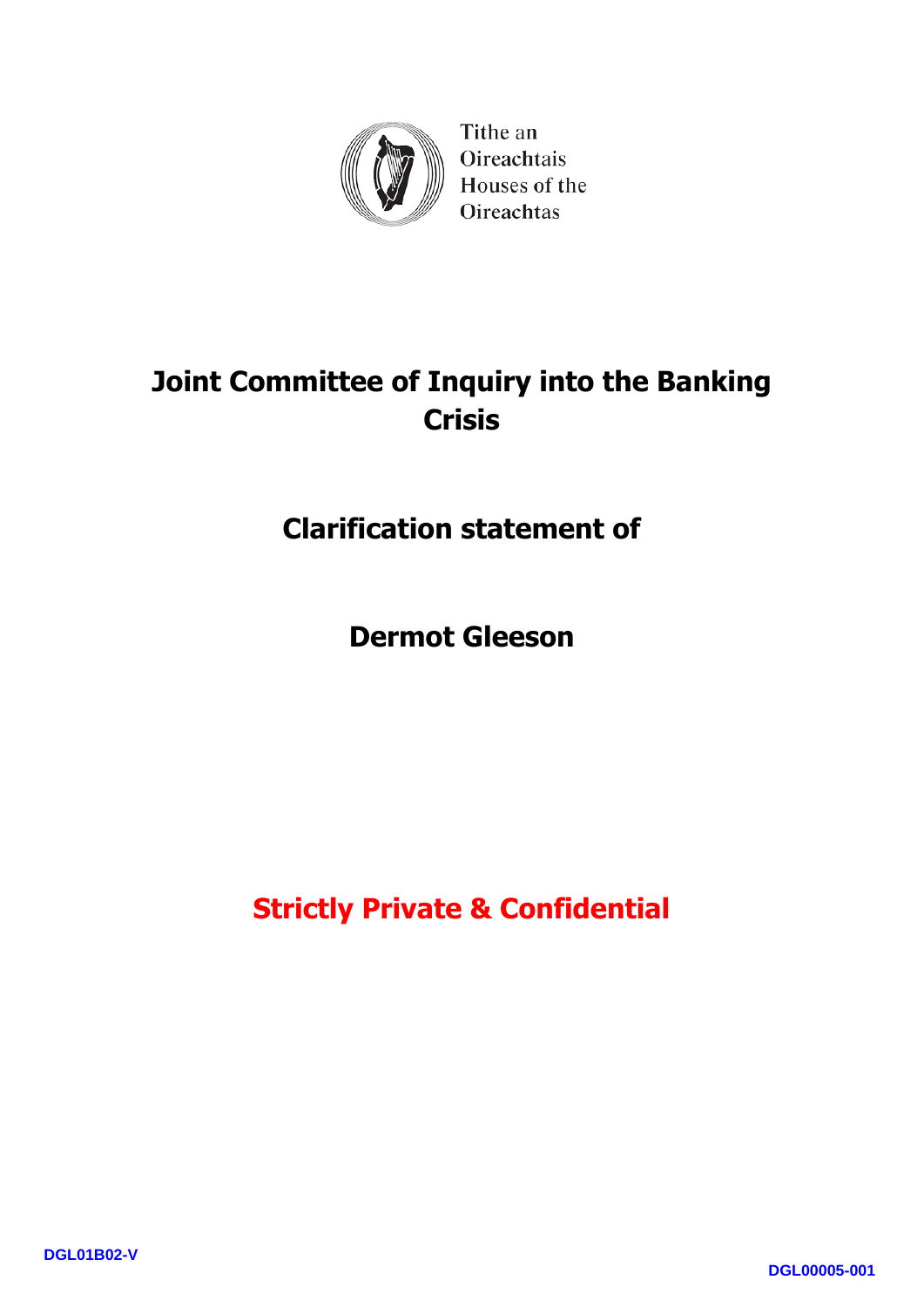As indicated on its cover page, the document(s) contained within are confidential unless and until the Joint Committee decides otherwise including where the Joint Committee publishes such document(s). For the avoidance of doubt, "documents" include witness statements in this context. Further to section 37 of the Houses of the Oireachtas (Inquiries, Privileges and Procedures) Act 2013 ("the Act"), while the documents remain confidential, you must not disclose the document(s) or divulge in any way that you have been given the document(s), other than:

"(a) with the prior consent in writing of the committee,

(b) to the extent necessary for the purposes of an application to the Court, or in any proceedings of the Part 2 inquiry, or

(c) to his or her legal practitioner."[1](#page-1-0)

Serious sanctions apply for breach of this section. In particular, your attention is drawn to section 41(4) of the Act, which makes breach of section 37(1) a criminal offence.

**.** 

<span id="page-1-0"></span><sup>1</sup> *See s.37 of the Houses of the Oireachtas (Inquiries, Privileges and Procedures) Act 2013*